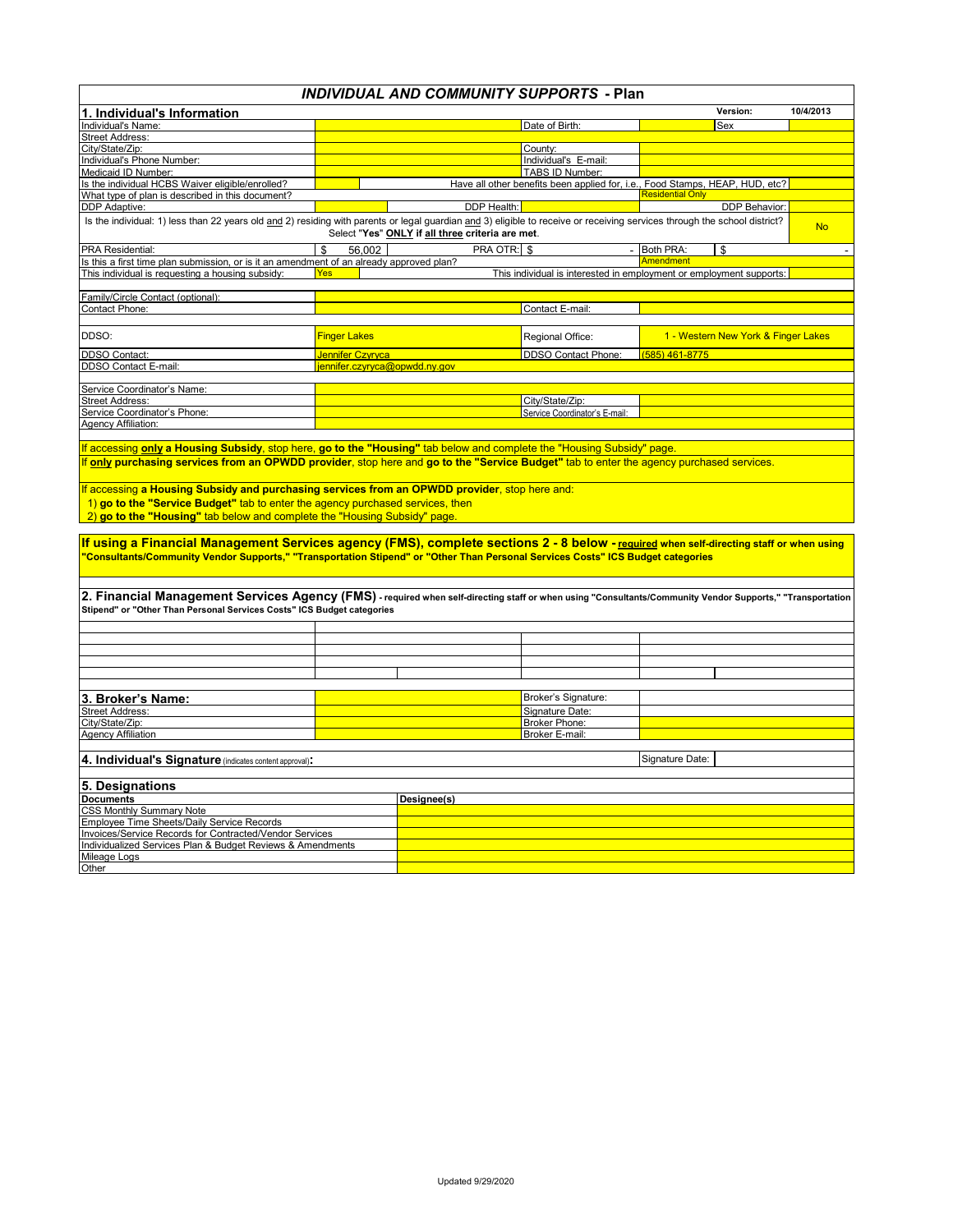|                                           | 6. Individual Profile - In the spaces provided, please briefly describe: |
|-------------------------------------------|--------------------------------------------------------------------------|
| Describe the                              |                                                                          |
| individual's family                       |                                                                          |
| situation, natural                        |                                                                          |
| supports and Circle of                    |                                                                          |
| Support. Is the<br>individual living with |                                                                          |
| family or living                          |                                                                          |
| independently?                            |                                                                          |
|                                           |                                                                          |
|                                           |                                                                          |
|                                           |                                                                          |
|                                           |                                                                          |
|                                           |                                                                          |
| Describe the                              |                                                                          |
| individual's                              |                                                                          |
| transportation                            |                                                                          |
| capability, resources,<br>and needs.      |                                                                          |
|                                           |                                                                          |
|                                           |                                                                          |
|                                           |                                                                          |
|                                           |                                                                          |
|                                           |                                                                          |
|                                           |                                                                          |
|                                           |                                                                          |
|                                           |                                                                          |
| Is the individual now                     |                                                                          |
| successfully employed,                    |                                                                          |
| in need of employment                     |                                                                          |
| supports or interested                    |                                                                          |
| in working toward<br>employment?          |                                                                          |
|                                           |                                                                          |
|                                           |                                                                          |
|                                           |                                                                          |
|                                           |                                                                          |
|                                           |                                                                          |
|                                           |                                                                          |
|                                           |                                                                          |
| Describe relevant                         |                                                                          |
| information about the                     |                                                                          |
| individual's disability                   |                                                                          |
| and health.                               |                                                                          |
|                                           |                                                                          |
|                                           |                                                                          |
|                                           |                                                                          |
|                                           |                                                                          |
|                                           |                                                                          |
|                                           |                                                                          |
|                                           |                                                                          |
|                                           |                                                                          |
| <b>Describe the services</b>              |                                                                          |
| the individual is                         |                                                                          |
| currently receiving from                  |                                                                          |
| any source.                               |                                                                          |
|                                           |                                                                          |
|                                           |                                                                          |
|                                           |                                                                          |
|                                           |                                                                          |
|                                           |                                                                          |
|                                           |                                                                          |
|                                           |                                                                          |
|                                           |                                                                          |
| Other?                                    |                                                                          |
|                                           |                                                                          |
|                                           |                                                                          |
|                                           |                                                                          |
|                                           |                                                                          |
|                                           |                                                                          |
|                                           |                                                                          |
|                                           |                                                                          |
|                                           |                                                                          |
|                                           |                                                                          |
|                                           |                                                                          |
|                                           |                                                                          |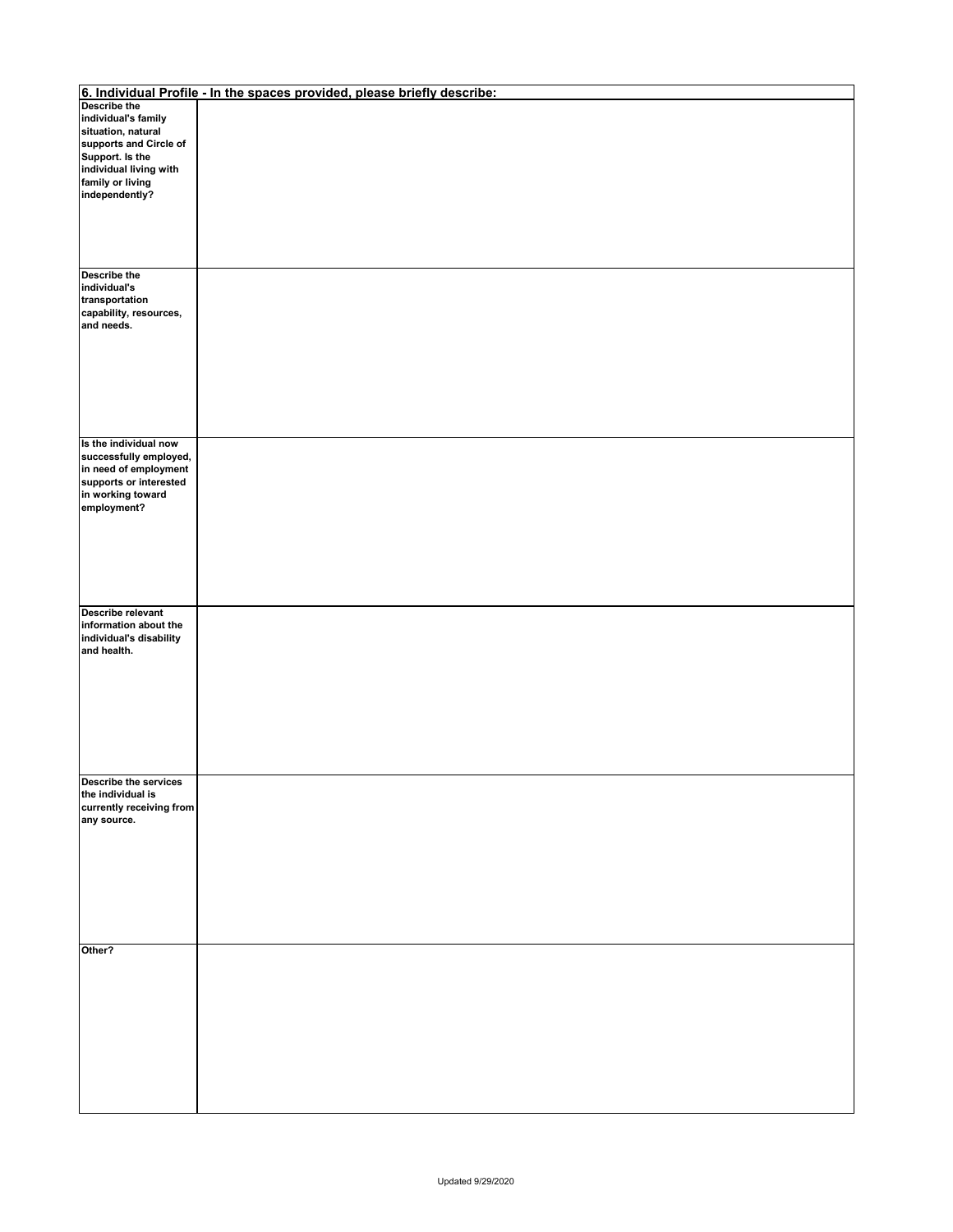| 7. Valued Outcomes<br>1. Valued Outcome: |  |
|------------------------------------------|--|
|                                          |  |
|                                          |  |
|                                          |  |
|                                          |  |
|                                          |  |
|                                          |  |
| Supports/Services:                       |  |
|                                          |  |
|                                          |  |
|                                          |  |
|                                          |  |
|                                          |  |
|                                          |  |
|                                          |  |
|                                          |  |
|                                          |  |
|                                          |  |
|                                          |  |
|                                          |  |
| 2. Valued Outcome:                       |  |
|                                          |  |
|                                          |  |
|                                          |  |
|                                          |  |
|                                          |  |
|                                          |  |
| Supports/Services:                       |  |
|                                          |  |
|                                          |  |
|                                          |  |
|                                          |  |
|                                          |  |
|                                          |  |
|                                          |  |
|                                          |  |
|                                          |  |
|                                          |  |
|                                          |  |
| 3. Valued Outcome:                       |  |
|                                          |  |
|                                          |  |
|                                          |  |
|                                          |  |
|                                          |  |
|                                          |  |
| Supports/Services:                       |  |
|                                          |  |
|                                          |  |
|                                          |  |
|                                          |  |
|                                          |  |
|                                          |  |
|                                          |  |
|                                          |  |
|                                          |  |
|                                          |  |
|                                          |  |
| 4. Valued Outcome:                       |  |
|                                          |  |
|                                          |  |
|                                          |  |
|                                          |  |
|                                          |  |
|                                          |  |
| Supports/Services:                       |  |
|                                          |  |
|                                          |  |
|                                          |  |
|                                          |  |
|                                          |  |
|                                          |  |
|                                          |  |
|                                          |  |
|                                          |  |
|                                          |  |
|                                          |  |
| 5. Valued Outcome:                       |  |
|                                          |  |
|                                          |  |
|                                          |  |
|                                          |  |
|                                          |  |
|                                          |  |
|                                          |  |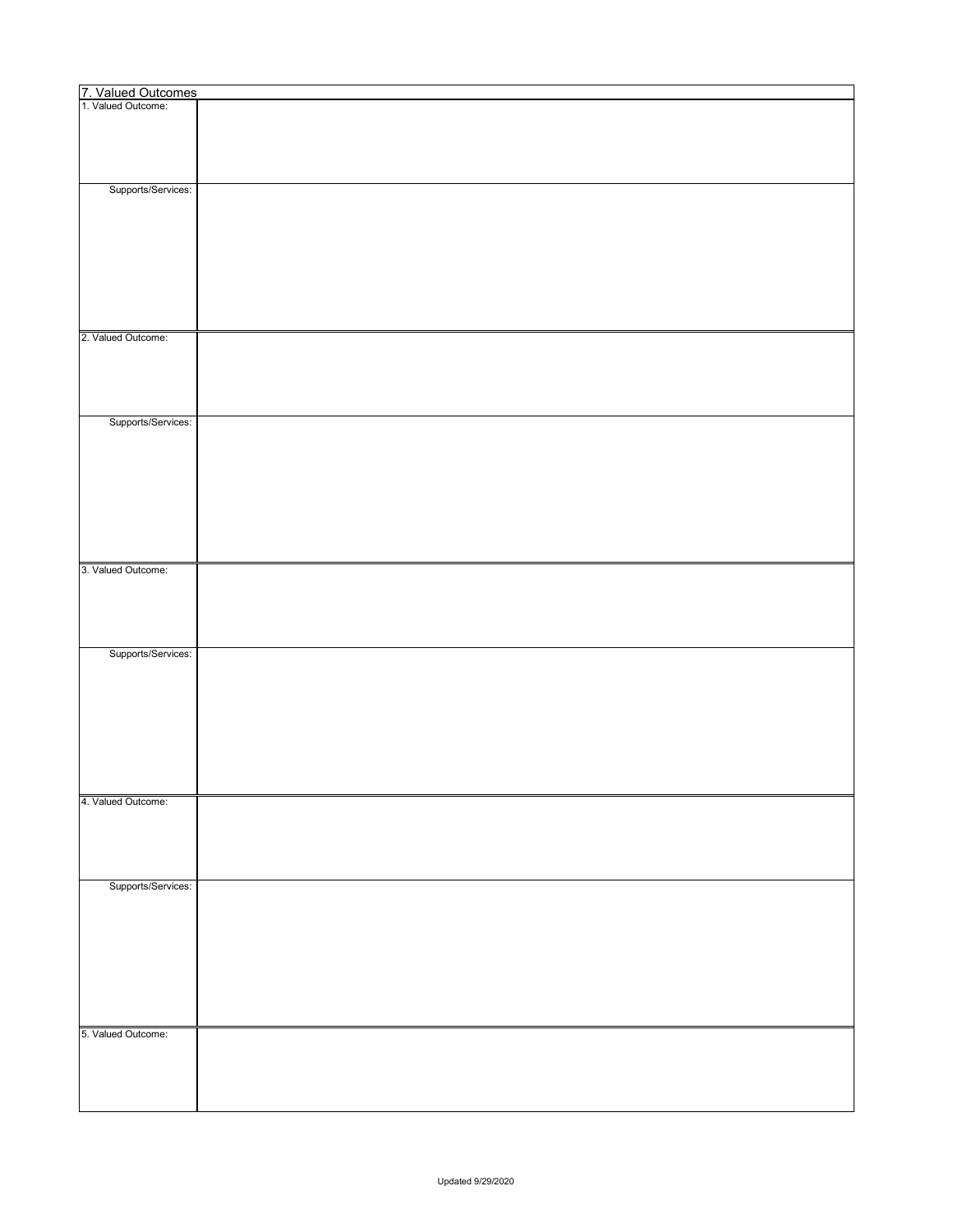| Supports/Services: |  |
|--------------------|--|
|                    |  |
|                    |  |
|                    |  |
|                    |  |
|                    |  |
|                    |  |
|                    |  |
|                    |  |
|                    |  |
| 6. Valued Outcome: |  |
|                    |  |
|                    |  |
|                    |  |
|                    |  |
| Supports/Services: |  |
|                    |  |
|                    |  |
|                    |  |
|                    |  |
|                    |  |
|                    |  |
|                    |  |
|                    |  |
| 7. Valued Outcome: |  |
|                    |  |
|                    |  |
|                    |  |
|                    |  |
|                    |  |
| Supports/Services: |  |
|                    |  |
|                    |  |
|                    |  |
|                    |  |
|                    |  |
|                    |  |
|                    |  |
|                    |  |
| 8. Valued Outcome: |  |
|                    |  |
|                    |  |
|                    |  |
|                    |  |
| Supports/Services: |  |
|                    |  |
|                    |  |
|                    |  |
|                    |  |
|                    |  |
|                    |  |
|                    |  |
|                    |  |
|                    |  |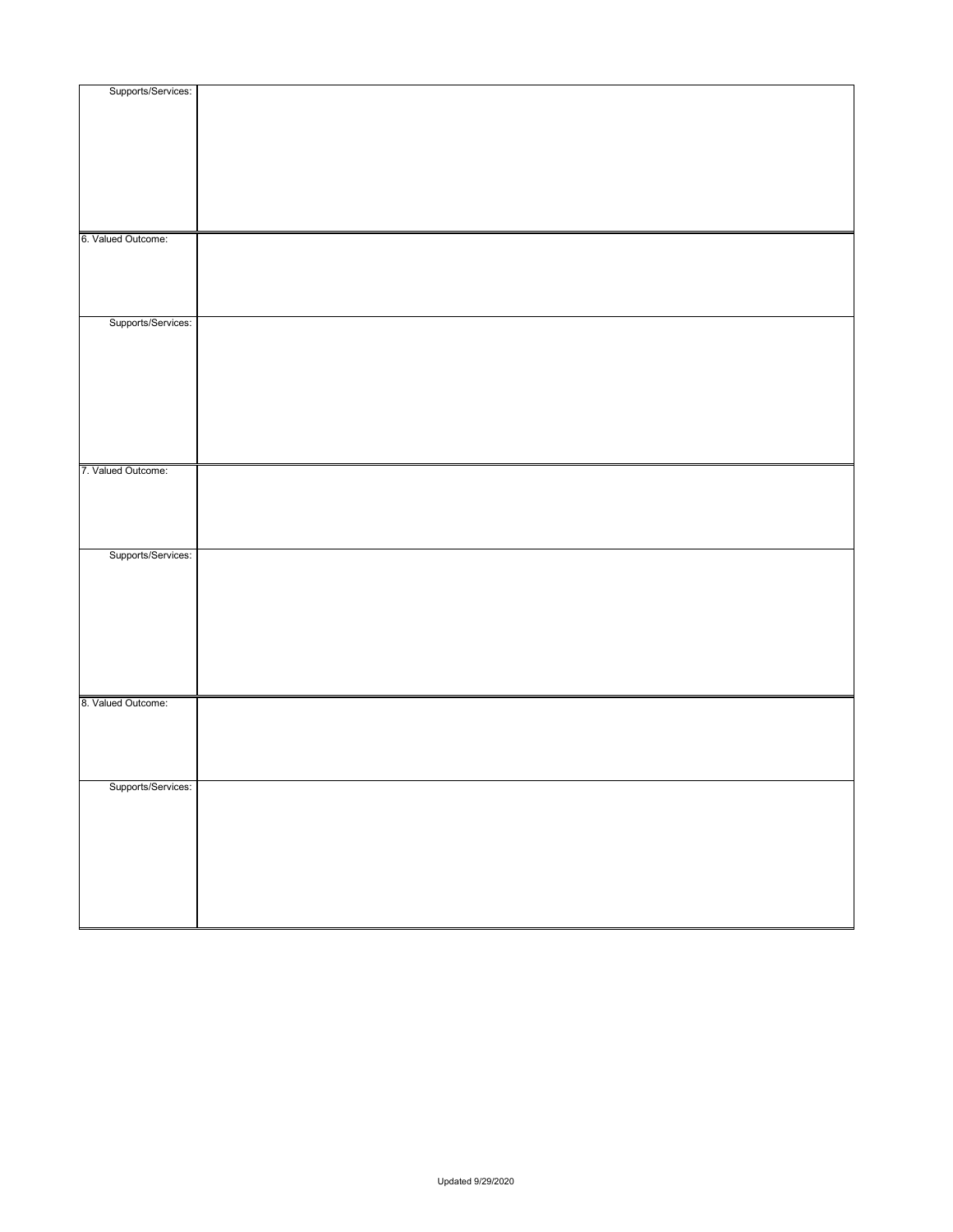| 8. Safeguards - Areas                                                                                                                                                                                                    | <b>Expected result:</b> | Supports and services to address this Safeguard: | Who is responsible for training staff on<br>this Safeguard? |
|--------------------------------------------------------------------------------------------------------------------------------------------------------------------------------------------------------------------------|-------------------------|--------------------------------------------------|-------------------------------------------------------------|
| Guardianship -<br>(responsible party)                                                                                                                                                                                    |                         |                                                  |                                                             |
| Fire Safety - (evacuation<br>capability, assistance supports<br>needed)                                                                                                                                                  |                         |                                                  |                                                             |
| Emergency Planning -<br>(responsible party to<br>assist individual to<br>develop and carry out<br>emergency plans<br>(sheltering in place,<br>identifying a plan and<br>location if the individual<br>needs to relocate) |                         |                                                  |                                                             |
| <b>Medication</b><br>Administration - (self-<br>administrating or supports<br>needed)                                                                                                                                    |                         |                                                  |                                                             |
| <b>Informed Consent for</b><br><b>General Non-</b><br><b>Emergency Medical</b><br>Procedures - (responsible<br>party who may give consent)                                                                               |                         |                                                  |                                                             |
| <b>Informed Consent for</b><br>Psychotropic<br>Medication - (responsible<br>party who may give consent)                                                                                                                  |                         |                                                  |                                                             |
| <b>Budgeting - (money</b><br>management)                                                                                                                                                                                 |                         |                                                  |                                                             |
| Medical/Health<br><b>Concerns/Reactions -</b><br>(asthma, allergies, conditions,<br>aspiration, medication<br>sensitivities, e.g., dairy,<br>peanuts, ingestion difficulties,<br>etc.)                                   |                         |                                                  |                                                             |
| <b>Nutritional Concerns -</b><br>(precautions regarding intake)                                                                                                                                                          |                         |                                                  |                                                             |
| Protective<br>Oversight/Level of<br>Supervision - (level of<br>supervision or verbal direction<br>required; special<br>circumstances, if any)                                                                            |                         |                                                  |                                                             |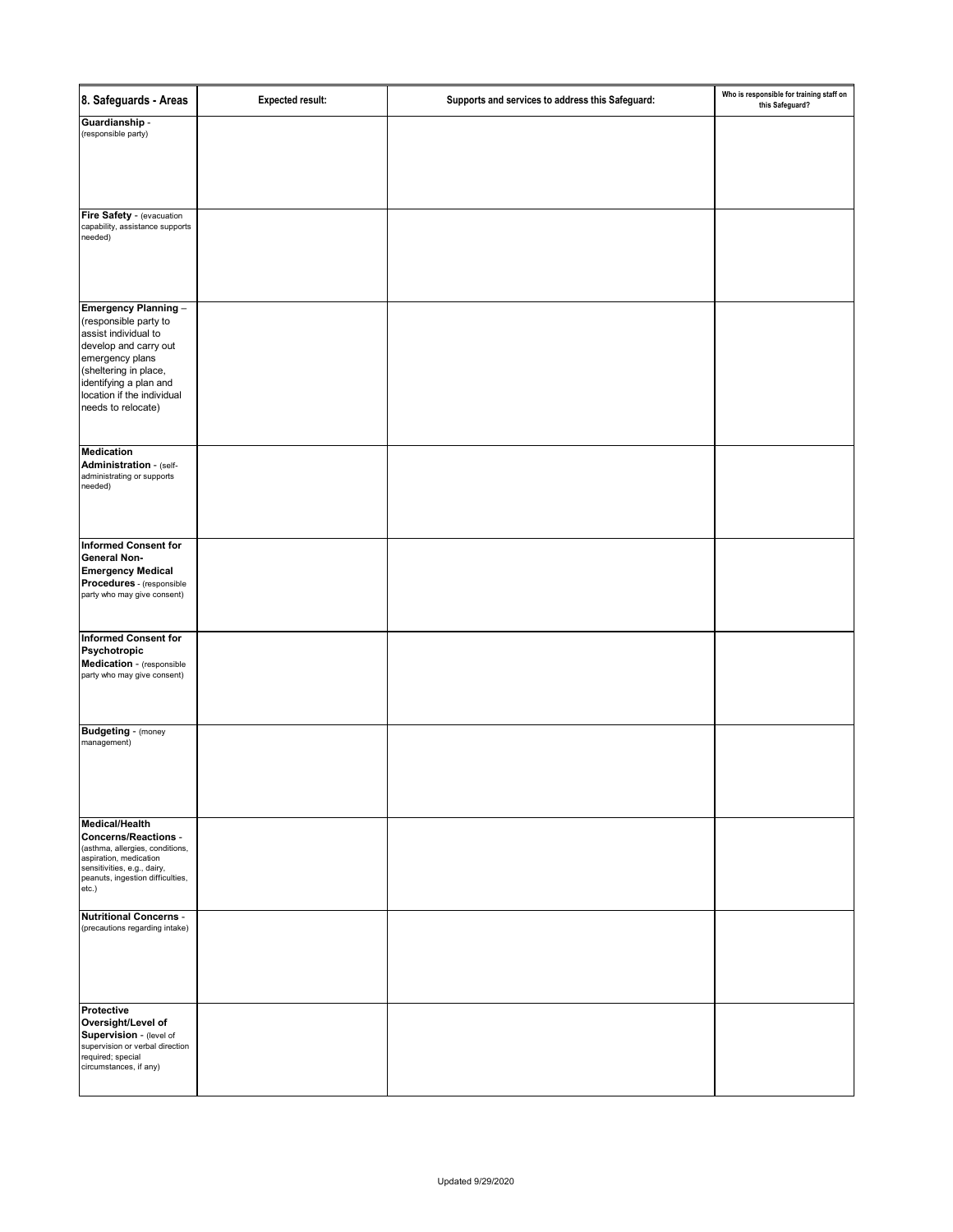| Transportation - (self<br>traveler or supports needed)                                                   |  |  |
|----------------------------------------------------------------------------------------------------------|--|--|
|                                                                                                          |  |  |
| Communication<br><b>Connections</b> - (include<br>emergency strategies needed,<br>cell phone need, etc.) |  |  |
| Other - (behavioral concerns,<br>inappropriate social conduct,<br>etc.)                                  |  |  |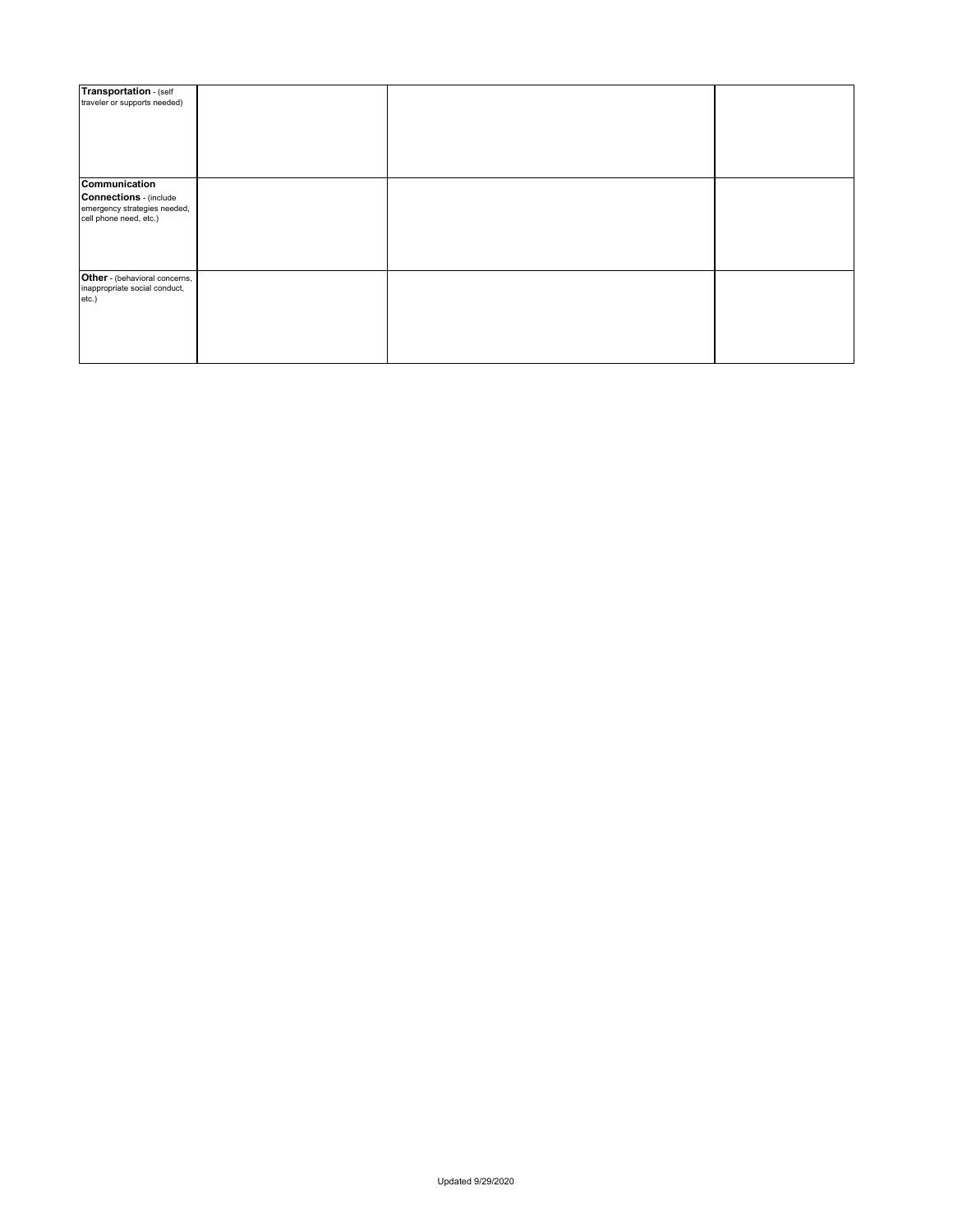**0** 

**Version: 10/4/2013**

|                                            | Annual Staff<br>Hours | <b>Total Staff</b><br>Salary | Fringe % | <b>Total Annual Staff Salary</b> |
|--------------------------------------------|-----------------------|------------------------------|----------|----------------------------------|
| <b>Self-Directed Habilitation Supports</b> |                       |                              |          | \$0                              |
|                                            |                       |                              |          |                                  |
| <b>Self-Directed Respite</b>               |                       |                              |          | \$0                              |

| <b>Self-Directed Employment Services</b> | <b>Annual Staff</b><br><b>Hours</b> | <b>Total Staff</b><br>Salary | Fringe % | <b>Total Annual Staff Salary</b>   |
|------------------------------------------|-------------------------------------|------------------------------|----------|------------------------------------|
| <b>Vocational Assessment</b>             |                                     |                              |          | Residential Only has been selected |
| <b>Discovery</b>                         |                                     |                              |          | Residential Only has been selected |
| <b>Job Readiness</b>                     |                                     |                              |          | Residential Only has been selected |
| <b>Job Development</b>                   |                                     |                              |          | Residential Only has been selected |
| <b>Job Coaching</b>                      |                                     |                              |          | Residential Only has been selected |
| Other Employment Supports (If Needed)    |                                     |                              |          | Residential Only has been selected |
| <b>Total Self-Directed Employment</b>    |                                     |                              |          | \$0                                |

#### **OPWDD Provider Purchased Supports (If Applicable)**

**0**

| Service/Support         | Provider                              | # Units/yr. Rate/Unit |  | <b>Total Annual Cost</b> |  |
|-------------------------|---------------------------------------|-----------------------|--|--------------------------|--|
| <b>SEMP</b>             |                                       |                       |  | \$O                      |  |
| <b>Dav Habilitation</b> |                                       |                       |  | \$0                      |  |
|                         |                                       |                       |  | \$0                      |  |
|                         |                                       |                       |  | \$0                      |  |
|                         |                                       |                       |  | \$0                      |  |
|                         |                                       |                       |  | \$0                      |  |
|                         | <b>Total OPWDD Provider Purchased</b> |                       |  |                          |  |

#### **Transportation Stipend (If Applicable)**

**Dollar amount requested for service-related transportation - may be used for transportation related to activities in support of a Safeguard or a Valued Outcome.**

#### **Consultants/Community Vendor Supports (If Applicable)**

| Service/Support                    | <b>Consultant/Community Vendor</b>                                        | # Units/yr.   Rate/Unit | <b>Total Annual Cost</b> |
|------------------------------------|---------------------------------------------------------------------------|-------------------------|--------------------------|
| <b>Support Broker</b>              |                                                                           |                         | \$0                      |
|                                    |                                                                           |                         |                          |
|                                    |                                                                           |                         | \$O                      |
|                                    |                                                                           |                         | \$O                      |
|                                    |                                                                           |                         | \$0                      |
|                                    |                                                                           |                         | \$0                      |
|                                    |                                                                           |                         | \$O                      |
|                                    | Total Consultants/Community Vendor Cost (Does not include Support Broker) |                         | \$O                      |
|                                    |                                                                           |                         |                          |
| <b>Respite - Family Reimbursed</b> |                                                                           |                         | <b>Total Requested</b>   |
|                                    |                                                                           |                         |                          |

Dollar amount requested for Family Reimbursed Respite. \$0

#### **Other Than Personal Service Costs (If Applicable)**

| Items                             | # Units/yr. Rate/Unit |  | <b>Total Annual Cost</b> |
|-----------------------------------|-----------------------|--|--------------------------|
| Staff Activity Fee                |                       |  | \$0                      |
| Cell Phone                        |                       |  | \$0                      |
| <b>Adult Education</b>            |                       |  | \$0                      |
| Staff Advertising and Recruitment |                       |  | \$0                      |
| Other: Please Specify:            |                       |  | \$0                      |
| Other: Please Specify:            |                       |  | \$0                      |
| Other: Please Specify:            |                       |  | \$0                      |
| <b>Total OTPS Cost</b>            |                       |  |                          |
| Housing Subsidy (If Applicable)   |                       |  | \$0                      |

#### **Other OPWDD, or Other Agency Services (If Applicable)**

| Service                               | Provider | # Units/yr. | Rate/Unit | Total<br>Annual<br>Cost |
|---------------------------------------|----------|-------------|-----------|-------------------------|
| <b>Environmental Modifications</b>    |          |             |           |                         |
| Assistive Technology-Adaptive Devices |          |             |           |                         |
| Intensive Behavioral Services         |          |             |           |                         |
| ACCES-VR                              |          |             |           |                         |
| <b>IRA/CR</b>                         |          |             |           |                         |
| Family Care                           |          |             |           |                         |
| Other: Please Specify:                |          |             |           |                         |
| Other: Please Specify:                |          |             |           |                         |
| Other: Please Specify:                |          |             |           |                         |
| Other: Please Specify:                |          |             |           |                         |

| <b>Total Service Budget:</b>     |  |
|----------------------------------|--|
|                                  |  |
| <b>Agency Administration:</b>    |  |
| <b>Program Administration:</b>   |  |
| <b>Total Services and Admin:</b> |  |

| <b>Total Service Budget:</b>  |  | <b>Annual State Funded:</b>    |  | Total PRA or Authorized Amount:  |        |
|-------------------------------|--|--------------------------------|--|----------------------------------|--------|
|                               |  |                                |  |                                  | 56.002 |
| <b>Agency Administration:</b> |  | <b>Annual Medicaid Funded:</b> |  | <b>Total Services and Admin:</b> |        |
| Program Administration:       |  | Total:                         |  | Difference:                      | 56.002 |
|                               |  |                                |  |                                  |        |

| <b>Total PRA or Authorized Amount:</b> |        |
|----------------------------------------|--------|
|                                        | 56,002 |
| <b>Total Services and Admin:</b>       |        |
|                                        |        |
| Difference:                            | 56.002 |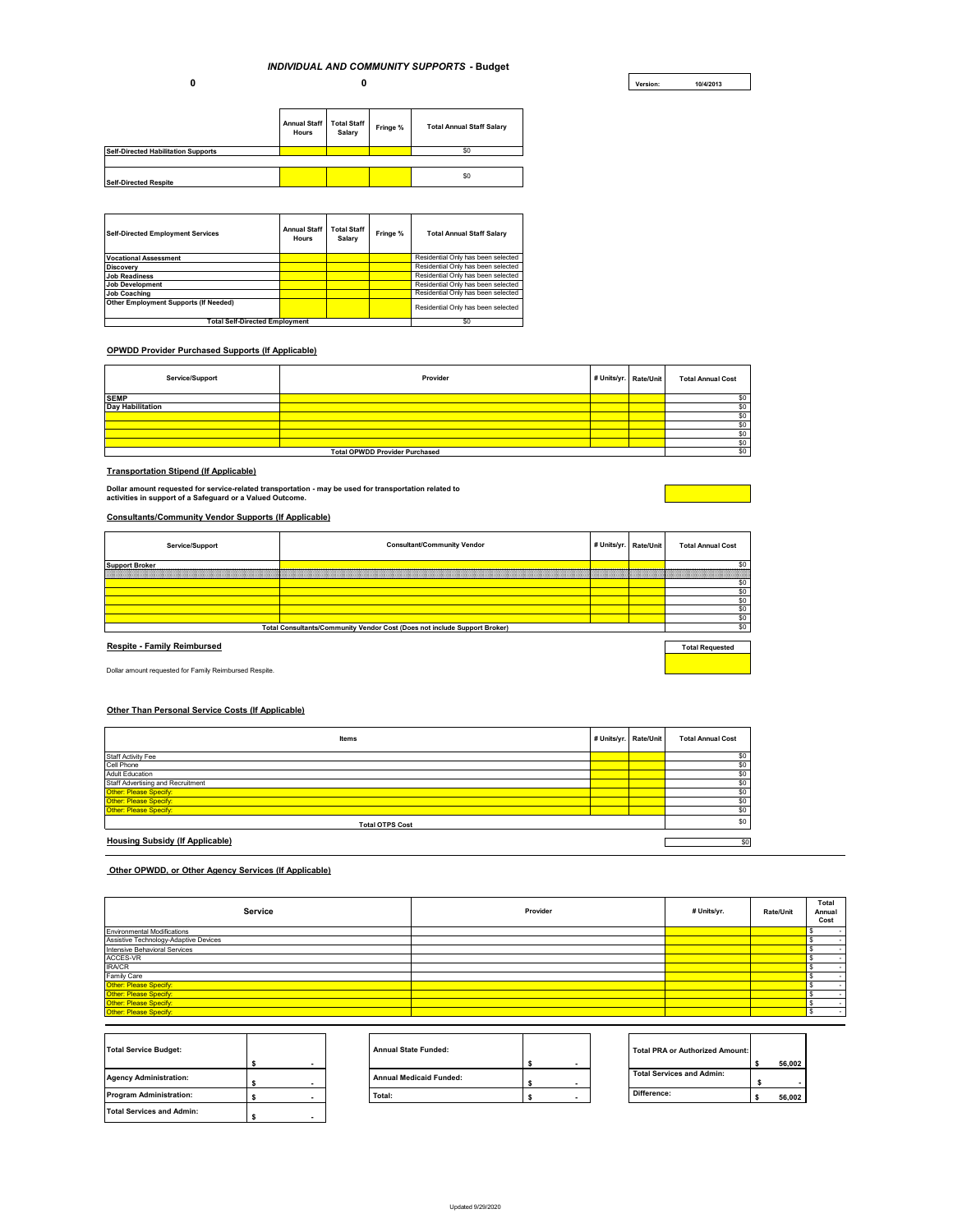#### **Individual and Community Supports Housing Subsidy Budget Application**

|                                                                                                                                                                                                                                                                              |                     |                                  |                         |                               |                                                |                           | Version:                                                  | 10/4/2013           |
|------------------------------------------------------------------------------------------------------------------------------------------------------------------------------------------------------------------------------------------------------------------------------|---------------------|----------------------------------|-------------------------|-------------------------------|------------------------------------------------|---------------------------|-----------------------------------------------------------|---------------------|
| I. Participant Information                                                                                                                                                                                                                                                   |                     |                                  |                         |                               |                                                |                           |                                                           |                     |
| Individual's Name<br><b>DDRO</b>                                                                                                                                                                                                                                             |                     |                                  |                         |                               | 0 TABS ID                                      |                           |                                                           | 0<br>$\overline{0}$ |
| Housing Subsidy Provider                                                                                                                                                                                                                                                     | <b>Finger Lakes</b> |                                  | <b>DDRO</b>             | $\mathbf{1}$                  | County                                         |                           |                                                           |                     |
|                                                                                                                                                                                                                                                                              |                     |                                  |                         |                               | b. Contact/Phone #:                            |                           |                                                           |                     |
| <b>Agency Address</b>                                                                                                                                                                                                                                                        |                     |                                  |                         |                               | Corp ID                                        |                           |                                                           |                     |
| a. Price ID/ Contract #<br>a. Budget Start Date:                                                                                                                                                                                                                             |                     |                                  |                         | 12/31/21                      | Quick Pay - Transition Stipend                 |                           |                                                           |                     |
|                                                                                                                                                                                                                                                                              | 01/01/21            | b. Budget End Date:              |                         |                               | Enrolled in ISS before 10/01/10                | <b>No</b>                 | Date Enrolled:                                            |                     |
| II. Household Information                                                                                                                                                                                                                                                    |                     |                                  |                         |                               |                                                |                           |                                                           |                     |
| a. Residents                                                                                                                                                                                                                                                                 |                     | $\mathbf{1}$                     |                         | b. Other Resident Information |                                                |                           |                                                           |                     |
| Individual<br>Spouse/Significant Other                                                                                                                                                                                                                                       |                     |                                  | Name (Optional)         |                               |                                                | Relationship              | Age                                                       | OPWDD Eligible      |
| No. Dependent Children                                                                                                                                                                                                                                                       |                     | $\overline{0}$<br>$\overline{0}$ |                         |                               |                                                |                           |                                                           |                     |
| Other individuals (non-staff)                                                                                                                                                                                                                                                |                     | $\overline{0}$                   |                         |                               |                                                |                           |                                                           |                     |
| <b>Total Residents</b>                                                                                                                                                                                                                                                       |                     | 1                                |                         |                               |                                                |                           |                                                           |                     |
|                                                                                                                                                                                                                                                                              |                     |                                  |                         |                               |                                                |                           |                                                           |                     |
| No. Bedrooms in Home                                                                                                                                                                                                                                                         |                     |                                  |                         | Type of Housing               |                                                | Development Section 521?  | Does the ISS recipient receive<br>Section 8 or USDA Rural |                     |
|                                                                                                                                                                                                                                                                              |                     |                                  |                         |                               |                                                |                           |                                                           |                     |
| III. Countable Income - Input monthly amounts.<br>SSI                                                                                                                                                                                                                        |                     |                                  | \$                      | Individual                    | Spouse/ Significant Other<br>\$                | $\blacksquare$            | $\frac{1}{2}$                                             | Children            |
| SSDI                                                                                                                                                                                                                                                                         |                     |                                  | $\overline{\mathbb{S}}$ | $\blacksquare$                | $\overline{\mathbf{s}}$                        | $\blacksquare$            | $\overline{\mathbf{S}}$                                   |                     |
| Welfare Assistance/TANF                                                                                                                                                                                                                                                      |                     |                                  | $\overline{\mathbf{s}}$ | $\blacksquare$                | \$                                             | $\blacksquare$            | $\mathsf{\$}$                                             |                     |
| Wages/Salary                                                                                                                                                                                                                                                                 |                     |                                  | $\overline{\mathbf{s}}$ | $\blacksquare$                | $\mathbf{\$}$                                  | $\blacksquare$            | $\mathsf{\$}$                                             |                     |
| Unemployment Insurance                                                                                                                                                                                                                                                       |                     |                                  | \$                      |                               | \$                                             | $\blacksquare$            | $\mathsf{\$}$                                             |                     |
| <b>Workers Compensation</b>                                                                                                                                                                                                                                                  |                     |                                  | \$                      | $\blacksquare$                | \$                                             | $\blacksquare$            | $\mathsf{\$}$                                             |                     |
| Other (Specify)                                                                                                                                                                                                                                                              |                     |                                  | $\mathsf{\$}$           | $\blacksquare$                | \$                                             | $\blacksquare$            | $\mathsf{\$}$                                             | ÷                   |
| Other (Specify)                                                                                                                                                                                                                                                              |                     |                                  | $\overline{\mathbf{S}}$ | $\blacksquare$                | $\boldsymbol{\mathsf{s}}$                      | $\blacksquare$            | $\overline{\mathbf{s}}$                                   |                     |
| Other (Specify)                                                                                                                                                                                                                                                              |                     |                                  | $\mathsf{\$}$           | $\mathbb{Z}$                  | $\mathbf{\$}$                                  | $\blacksquare$            | $\sqrt{3}$                                                |                     |
| <b>Total Countable Income</b>                                                                                                                                                                                                                                                |                     |                                  | \$                      | $\overline{a}$                | \$                                             | ÷,                        | \$                                                        |                     |
|                                                                                                                                                                                                                                                                              |                     |                                  |                         |                               |                                                |                           |                                                           |                     |
| Deductions to Income - Input monthly amounts.                                                                                                                                                                                                                                |                     |                                  |                         | Individual                    |                                                |                           | Spouse/Significant Other                                  |                     |
| Medicaid Spend Down/Buy in Premium                                                                                                                                                                                                                                           |                     |                                  |                         | <b>NA</b>                     | $\mathbf{\$}$                                  |                           | <b>NA</b>                                                 | $\mathbf{s}$        |
| Out of Pocket Medical Expenses                                                                                                                                                                                                                                               |                     |                                  |                         | <b>NA</b>                     | $\frac{1}{2}$                                  |                           | <b>NA</b>                                                 | $\sqrt{3}$          |
| Health Insurance Premiums                                                                                                                                                                                                                                                    |                     |                                  |                         | NA                            | \$                                             |                           | <b>NA</b>                                                 | \$                  |
| Allowed Medical/Health Deduction                                                                                                                                                                                                                                             |                     |                                  | \$                      | $\blacksquare$                | N <sub>A</sub>                                 | \$                        | $\overline{a}$                                            | <b>NA</b>           |
| Unreimbursed Attendant Care for Disabled Family                                                                                                                                                                                                                              |                     |                                  |                         |                               |                                                |                           |                                                           |                     |
| Member                                                                                                                                                                                                                                                                       |                     |                                  |                         | NA                            | \$                                             |                           |                                                           | \$                  |
| Allowed Attendant Care Deduction                                                                                                                                                                                                                                             |                     |                                  | \$                      |                               | <b>NA</b>                                      | \$                        | $\overline{\phantom{a}}$                                  | <b>NA</b>           |
| Dependent Children Deduction                                                                                                                                                                                                                                                 |                     |                                  | \$                      |                               | <b>NA</b>                                      | \$                        | $\overline{\phantom{a}}$                                  | <b>NA</b>           |
| Personal Allowance Equivalent                                                                                                                                                                                                                                                |                     |                                  | \$                      | 200                           | <b>NA</b>                                      | \$                        | $\overline{a}$                                            | <b>NA</b>           |
| Daycare Expenses - Children < 13 yrs.                                                                                                                                                                                                                                        |                     |                                  | $\overline{\mathbf{S}}$ |                               | <b>NA</b>                                      | $\overline{\mathbf{S}}$   | $\blacksquare$                                            | <b>NA</b>           |
| <b>Other Eligible Deductions</b>                                                                                                                                                                                                                                             |                     |                                  | $\overline{\mathbf{S}}$ |                               | <b>NA</b>                                      | $\boldsymbol{\mathsf{s}}$ | ÷                                                         | <b>NA</b>           |
| <b>Total Deductions</b>                                                                                                                                                                                                                                                      |                     |                                  | \$                      | 200                           | <b>NA</b>                                      | \$                        | $\overline{\phantom{a}}$                                  | <b>NA</b>           |
|                                                                                                                                                                                                                                                                              |                     |                                  |                         |                               |                                                |                           |                                                           |                     |
| Dependents Income                                                                                                                                                                                                                                                            |                     |                                  | \$                      | $\overline{\phantom{a}}$      | <b>NA \$</b>                                   |                           |                                                           | <b>NA</b>           |
|                                                                                                                                                                                                                                                                              |                     |                                  |                         |                               |                                                |                           |                                                           |                     |
| Net Income                                                                                                                                                                                                                                                                   |                     |                                  | \$                      | (200)                         | <b>NA \$</b>                                   |                           |                                                           | <b>NA</b>           |
| IV. Housing Subsidy -- Housing is defined as rent; utilities included in lease; water and sewer; renter's or homeowner's insurance; if<br>individual owns or is co-owner of the residence, mortgage payment including taxes, condo association fees, co-op maintenance fees. |                     |                                  |                         |                               |                                                |                           |                                                           |                     |
| <b>Maximum Housing Subsidy</b>                                                                                                                                                                                                                                               |                     |                                  |                         |                               |                                                |                           |                                                           |                     |
| No. Bedrooms in Home                                                                                                                                                                                                                                                         |                     |                                  |                         |                               | 0 No. Allowed Bedrooms per Subsidy Calculation |                           |                                                           | $\pmb{0}$           |
| Maximum Household Housing Subsidy                                                                                                                                                                                                                                            |                     |                                  | #N/A                    |                               |                                                |                           |                                                           |                     |
|                                                                                                                                                                                                                                                                              |                     |                                  |                         |                               |                                                |                           |                                                           |                     |
| <b>Housing Costs</b><br><b>Household Housing Costs</b>                                                                                                                                                                                                                       |                     | \$                               | <b>Individual Share</b> |                               | \$                                             | Dependents Share          |                                                           | \$                  |
| Heat, Gas, and Electric not included in                                                                                                                                                                                                                                      |                     |                                  |                         |                               |                                                |                           |                                                           |                     |
| Rent                                                                                                                                                                                                                                                                         |                     | $\frac{1}{2}$                    | - Individual Share      |                               | \$                                             | Dependents Share          |                                                           | \$                  |

Insurance Costs <mark>\$ - |</mark>Individual Share | \$ - |Dependents Share | \$ -

**I**S **Dependents Share**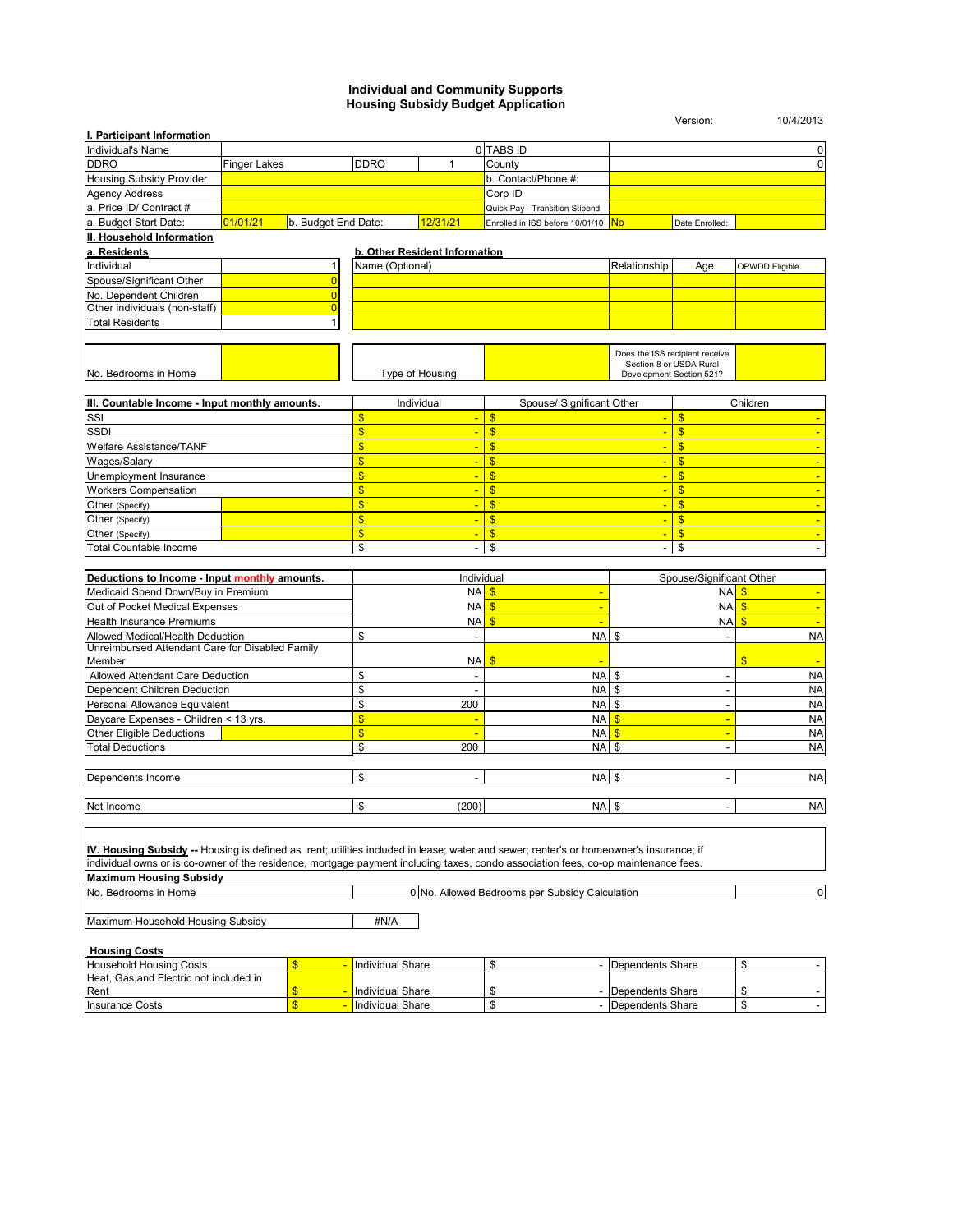#### **Individual and Community Supports Housing Subsidy Budget Application**

Version: 10/4/2013

| <b>Total Housing Subsidy Requested</b>                    | \$        |
|-----------------------------------------------------------|-----------|
| <b>Gross Housing Contribution</b>                         | \$<br>(60 |
| Utility/Insurance Offset                                  | \$        |
| Net Housing Contribution                                  | \$        |
| Calculated Maximum Monthly Housing<br>Subsidy Allowed     | #N/A      |
| Supplement to Calculated Housing Subsidy                  | \$        |
| <b>Total DDRO Allowed Subsidy Including</b><br>Supplement | \$        |
| Monthly Subsidy to be Paid                                | #N/A      |
| Administration                                            | 15.00%    |
| Annual Subsidy to be Paid w/ Admin                        | #N/A      |

#### **Subsidy Calculation: Subsidy Calculation Exceptions:**

|            | Requested Supplement to Housing Subsidy              |  |
|------------|------------------------------------------------------|--|
| \$<br>(60) | Reason for Exception                                 |  |
| \$         | If "Other" Enter Exception Reason:                   |  |
| \$         | Housing Subsidy Paid prior to 10/01/2010             |  |
| #N/A       | Calculated Maximum Supplement to Housing<br>Subsidy: |  |
|            | <b>DDRO</b> Recommended Supplement                   |  |
| \$<br>     | Allowed Supplement to Calculated Subsidy:            |  |



**Transition Stipend Calculation** If yes, date: **Description**  $\frac{\textstyle \textcircled{\textstyle s}}{\textstyle \textcircled{\textstyle s}}$  -No  $\degree$  - $\degree$  -10.00%  $\overline{\mathcal{S}}$ Transition stipend base request (up to \$3,000). Amount Requested for Security or First Months Rent Maximum Available for Security Deposit or First Month's Rent Is the individual requesting one month's rent? Has a transition stipend been previously provided? Total Transition Stipend Allowed Sec Deposit/First Month's Rent Administration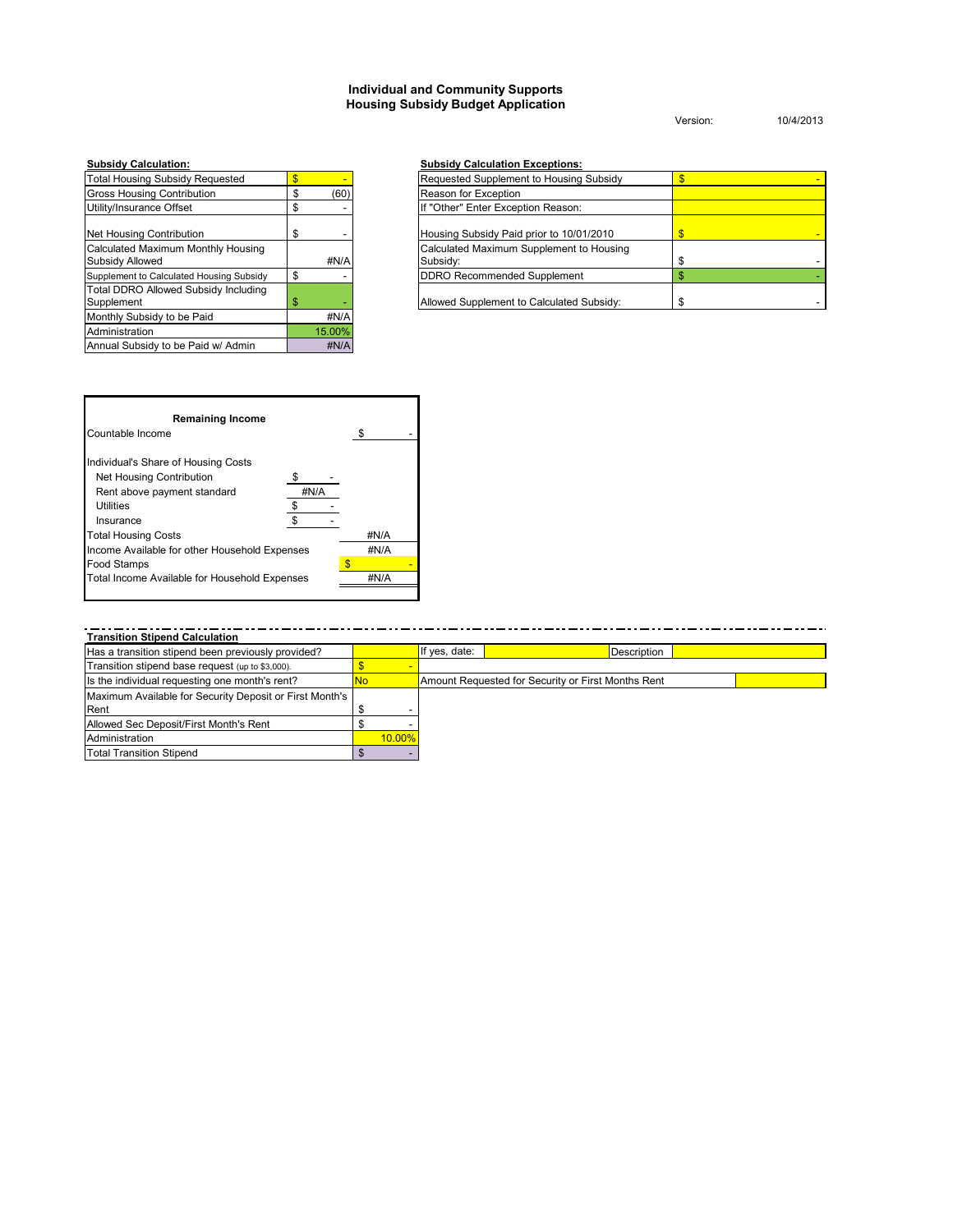**Please Complete Application tab Sections 1 and 2 in it's entirety, if applicable.**